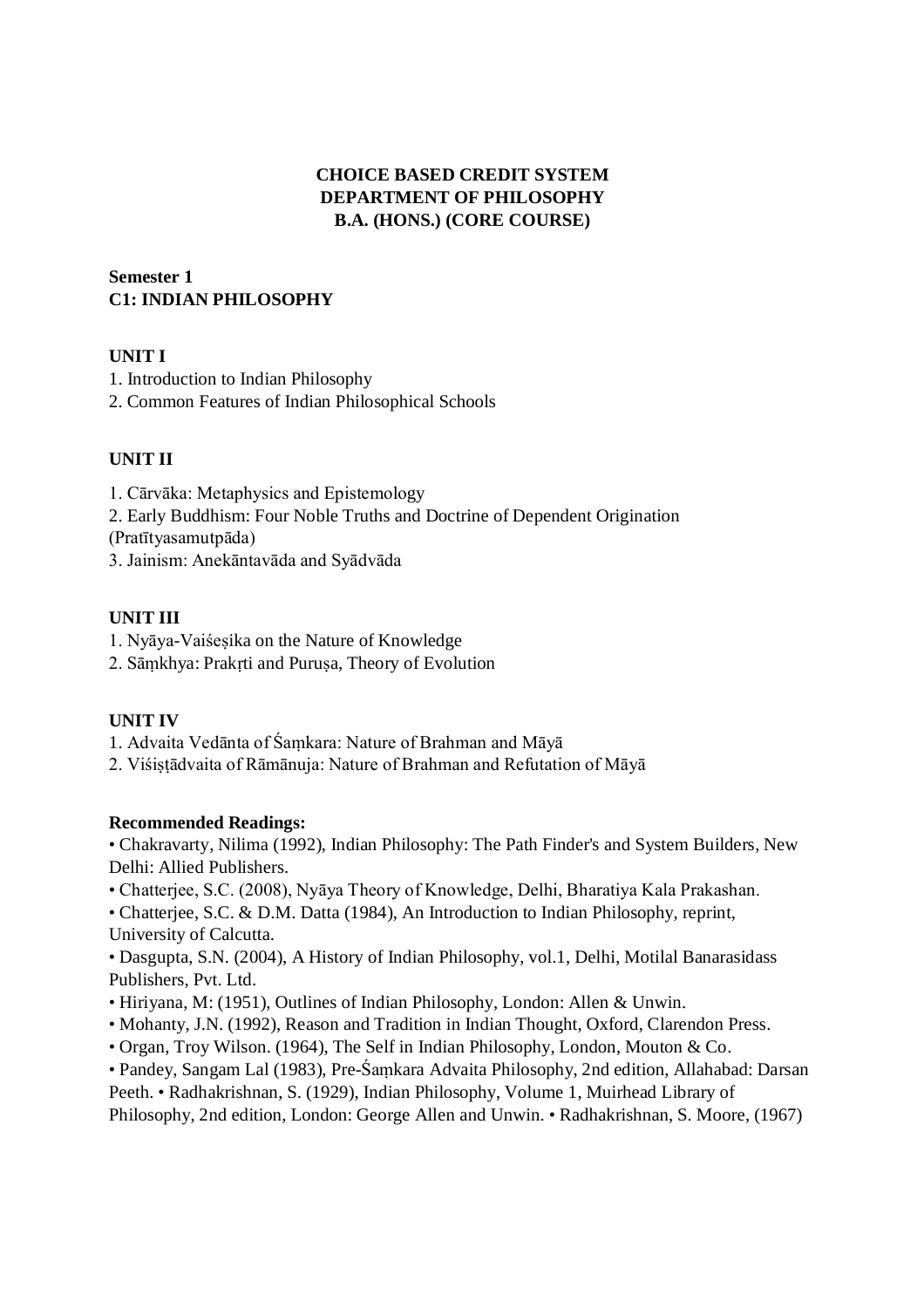CA, A Sourcebook in Indian Philosophy, Princeton.

• Raju, P.T. (1985) Structural Depths of Indian Thought, NY Albany: State University of New York Press.

- Sharma, C.D. (2003) Critical Survey of Indian Philosophy, Delhi: Motilal Banarsidass
- Shastri, Haridatta, Bhartiya Darshan Ka Itihas.(Hindi)
- Upadhaya, Baldeva. Bhartiya Darshan (Hindi), Banaras.

### **C 2: Paper: LOGIC**

#### **UNIT I: Basic Logical Concepts**

- 1. Sentence and Proposition
- 2. Argument and Inference
- 3. Truth, Validity and Soundness.
- 4. Argument and Explanation

5. Deduction and Induction

### **UNIT II: Logic and Language:**

- 1. What is a word? Definition of a term.
- 2. Connotation and Denotation of a term and their relationship.
- 3. Uses of Language: Three Basic functions of Language.
- 4. Agreement and Disagreement in Belief and Attitude
- 5. Definition

# **UNIT III: Aristotelian Logic:**

**(A)**

# 1. Categorical Propositions & Immediate Inferences

2. Square of Opposition, The Problem of Existential Import

3. Translating Categorical Propositions into Standard form

4. Immediate Inferences: Conversion, Obversion and Contraposition

**(B)**

# **Mediate Inference: Categorical Syllogism: Mood, Figure**

5. Validiting / Invaliditing Categorical Syllogisms through syllogistic rules, Special Theorems &Venn Diagrams